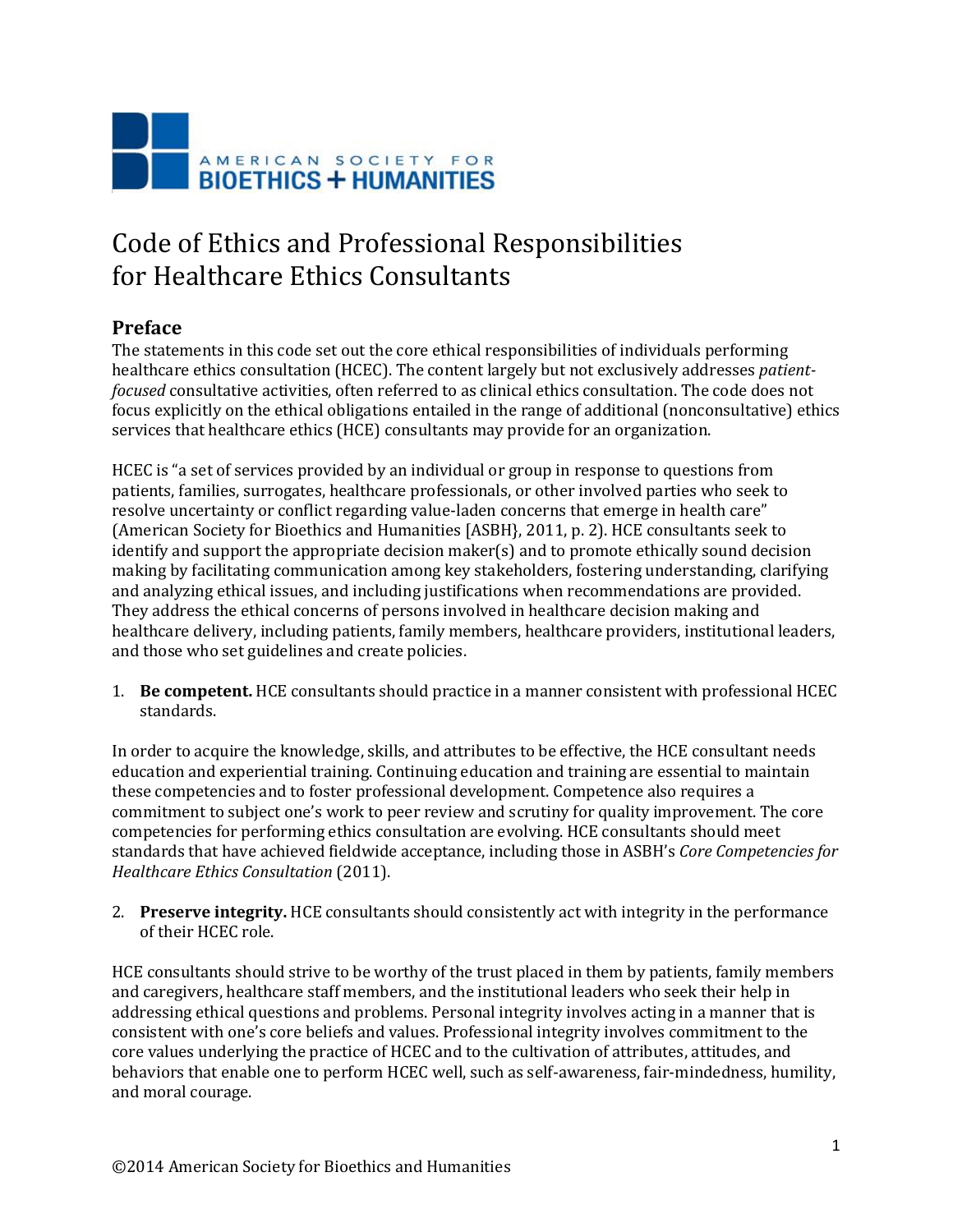Consultants should strive to safeguard the process of moral deliberation in the institutions where they provide ethics consultation. They should foster learning and facilitate respectful interactions among involved parties in the ethically complex, emotionally fraught, high-stakes situations they often face. Consultants should preserve professional integrity by not engaging in activities that involve giving an ethical justification or stamp of approval to practices they believe are inconsistent with agreed-upon ethical standards. If a conflict involving the consultant's personal core beliefs or values arises in the course of performing HCEC, the consultant should recuse himself or herself from the case after securing the services of a replacement. For example, HCE consultants who have a strong moral objection to artificial reproductive technologies (ARTs) should recuse themselves in consultations involving ARTs and should not agree to provide HCEC in a setting where issues related to ARTs routinely arise. If no replacement is available, the primary obligation of the HCE consultant is to maintain professional integrity.

HCE consultants promote integrity when they are transparent about the conditions under which they perform HCEC, for example, whom they report to, who funds their HCEC work, and where the boundaries of their responsibilities lie. (See also the discussion of Responsibility #3: Manage conflicts of interest and obligation.)

3. **Manage conflicts of interest and obligation.** HCE consultants should anticipate and identify conflicts of interest and obligation and manage them appropriately.

Conflicts of interest involve situations in which the professional judgment of an HCE consultant is, or may appear to be, affected or compromised by competing interests such as personal, professional, or financial interests. For example, consultants employed by an institution may be reluctant to disagree with someone of authority and influence within that institution; they must handle the competing interests of preserving their employment and competently performing consultation. Conflicts of obligation involve situations in which HCE consultants' work is or may appear to be affected or compromised by competing professional or personal responsibilities. For example, a consultant who is also a social worker or the director of an intensive care unit may experience pressure in that role to limit a patient's length of stay, which may not be in the patient's best interests. Personal and professional obligations may also be in conflict, when, for example, one has a duty to keep other work-related or personal commitments and a competing duty to complete an ethics consultation in a timely manner.

HCE consultants should minimize the likelihood that conflicts will interfere with their duties toward those who seek their advice and support through HCEC. Principal strategies include avoidance, recusal, and disclosure. An ethics consultation service with multiple consultants can, for example, assign cases with attention to avoiding conflicts. Consultants may recuse themselves from the consultation when another qualified consultant is available, or they may simply disclose the conflict. For example, some HCE consultants who are employed or paid by the facility where the ethics consultation request occurs disclose this potential conflict of interest to patients or family members at the onset of a case consultation. Consultants should make efforts to negotiate terms of service that minimize the occurrence of conflicts of interest and obligation and allow them to be managed appropriately.

In addition to their role as HCE consultants, some individuals are members of other professions and may be accountable to different codes of ethics. While engaging in ethics consultation, individuals should adhere to the "Code of Ethics and Professional Responsibilities for Healthcare Ethics Consultants."

4. **Respect privacy and maintain confidentiality.** HCE consultants should protect private information obtained during HCEC, handling such information in accordance with standards of ethics, law, and organizational policy.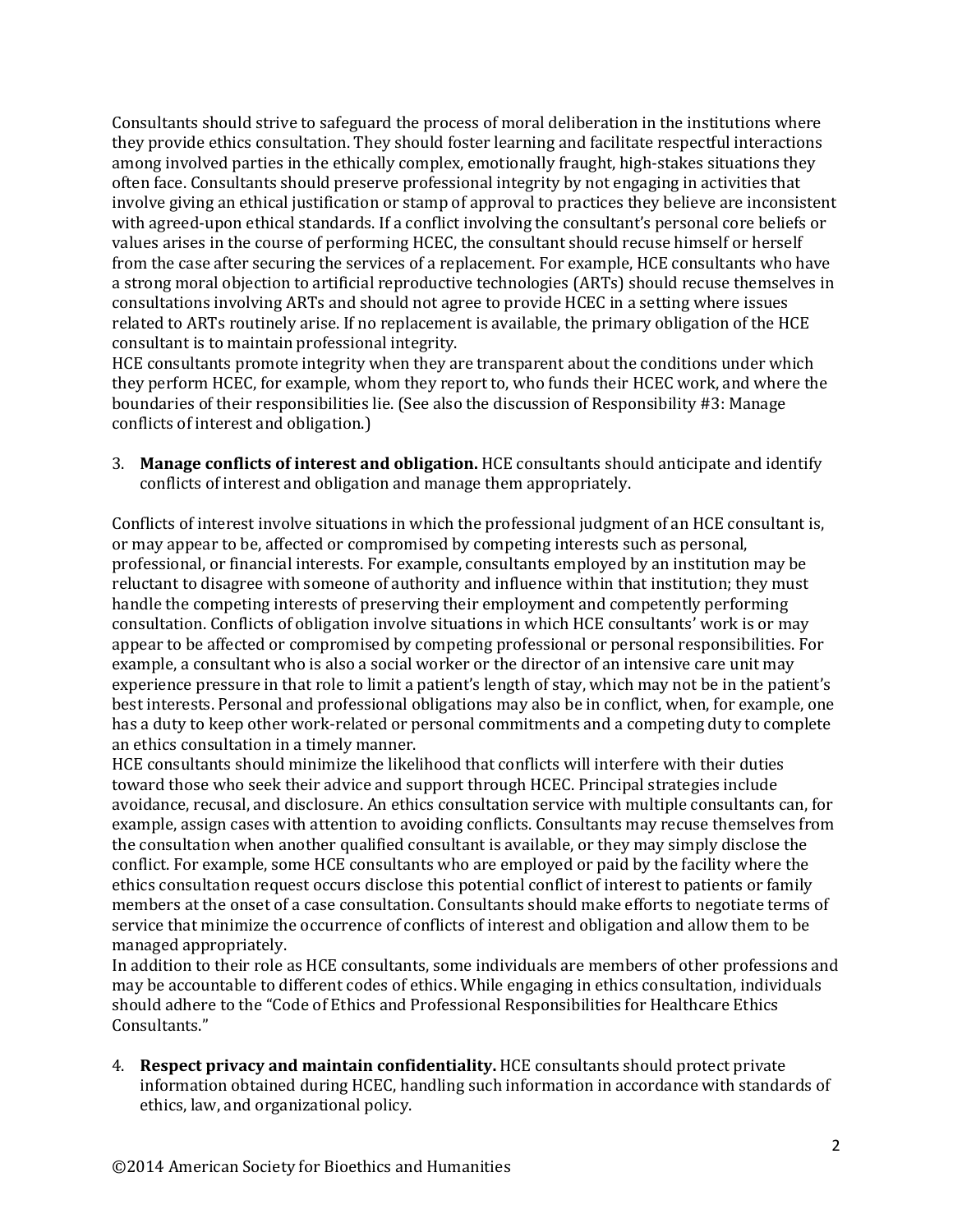Confidentiality is the duty to respect others' right to control access to their private information. In the consultation process, HCE consultants are entrusted with private information about patients, families, providers, and institutions. Respecting privacy and maintaining confidentiality is a high priority. HCE consultants are subject to laws, such as the Health Insurance Portability and Accountability Act in the United States, and institutional policies regarding the handling of private information.

At certain times, however, HCE consultants *should* divulge confidential information. When it is necessary to provide significant benefit (e.g., to protect life or prevent serious harms), HCE consultants may be obliged to share relevant private information with others, including healthcare leaders and staff members, agents appointed in an advance directive, child or adult protective services agencies, and law enforcement personnel. Only the minimum amount of information necessary should be shared, and the information should be communicated discreetly, only to those who need to know. When appropriate, HCE consultants should prospectively communicate the limits of confidentiality protection.

Information obtained during HCEC may legitimately be used for a variety of other purposes, including those related to peer review, quality improvement, education, and scholarship. Management strategies for maintaining confidentiality vary among these purposes. For example, one may seek to maintain confidentiality by removing identifiers, using pseudonyms, or altering inconsequential information. In some situations, consent should be obtained from those whose identity may be revealed to others not involved in the consultation.

5. **Contribute to the field.** HCE consultants should participate in the advancement of HCEC.

To be a member of a profession means, in part, to foster the collective good of that profession and the constituencies it serves. Toward that end, in addition to maintaining their competence as described in Responsibility #1, HCE consultants should advance the quality and effectiveness of HCEC by supporting activities that contribute to the field: conducting and participating in research, publishing in the field, mentoring other ethics consultants, teaching others about HCEC, conducting community outreach related to HCEC, and participating in professional organizations. These contributions may be institutional, regional, national, or international in scope.

6. **Communicate responsibly.** When communicating in the public arena (including social media), HCE consultants should clarify whether they are acting in their HCEC role and should communicate in a manner consistent with the norms and obligations of the profession.

Communicating responsibly obliges HCE consultants to be sufficiently informed about issues on which they communicate publicly, including facts and scholarship relating to the specific topic. If HCE consultants do not have sufficient knowledge in a particular area, they should decline to comment and consider referring the task of communication to others. Public comments should acknowledge uncertainty about norms and lack of consensus where they exist. Consultants should recognize that the topics upon which they are asked to comment can generate strong reactions. Communicating responsibly should promote reflection in others and offer an opportunity to consider different points of view. HCE consultants should demonstrate cultural humility and sensitivity to differing values when communicating about HCEC-related issues in the public arena.